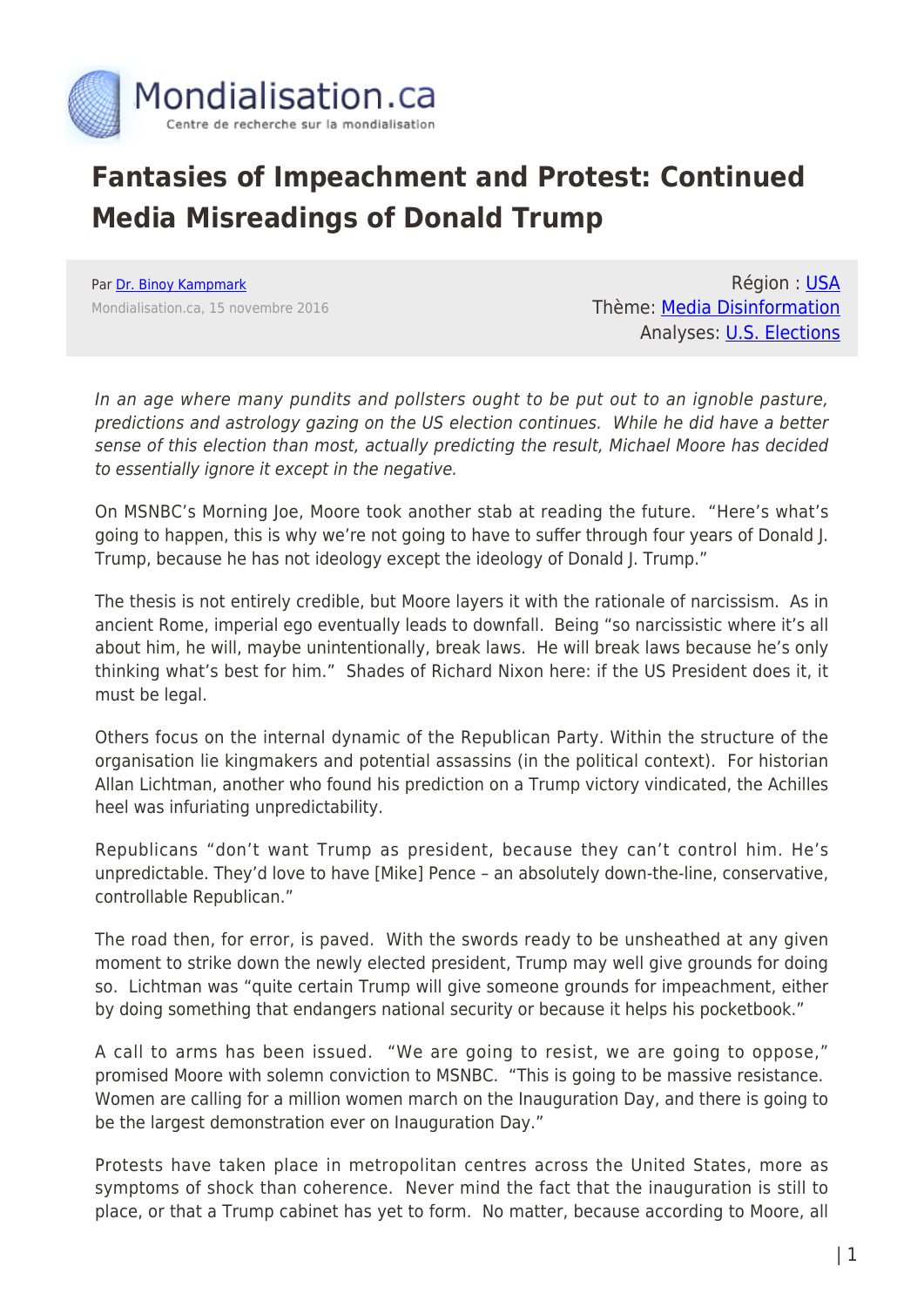Trump needed to do was nominate Rudy Giuliani as attorney general "and things like that – or his Supreme Court."

Waiting for the proof in the long baked pudding is something Trump's opponents will not do. Being of a certain America they disapprove of, nothing less than the president-elect's removal is warranted. Not that doing so would effectively muzzle the very voters who had, legitimately, staked a claim in wishing to be heard in the White House.

The looming question here, and one noted by Trump at stages since the election, is the extent such a massive movement against him is being shaped. Are these protests the natural, organic product of outrage in the electorate, or being cultivated by the professional activist class? Many Republicans certainly claim that to be the case, though closer scrutiny of that claim is warranted.

USA Today (Nov 12) considered the issue, and ran with the story that the protestors were varied, reflecting the varieties of backgrounds in the United States. "They come from all ages and walks of life, unflinching and determined to be heard."

Well, not quite all - the Trump supporter and voter are considered refuse best ignored by the likes of the Socialist Alternative, the ANSWER Coalition and MoveOn.org. The focus here is not on dialogue or discourse but shouting down and the reverberations of the echo chamber.

Such stances tend to provide slanted views about the way such protest movements develop. For one thing, it ignores the obvious role of crafting, management and instigation. Ben Wikler, Washington director for MoveOn, might well speak of "an enormous outpouring of spontaneous energy and concern," but this does not detract from how that spontaneity is, in fact, being managed.

Yong Jung Cho, introduced in the USA Today article without comment (spontaneity needs no questioning), is an activist for the 350 Action Campaign Coordinator, a point noted in a February 2016 email from the Podesta files released by WikiLeaks.

New fault lines in Trump's America have developed. Genuine peaceful protest and concern is being submerged in accusations of organised disruption, a point which has made Kellyanne Conway, Trump's campaign manager, call upon the calming advice of President Barack Obama, Hillary Clinton herself, and Bernie Sanders.

Trump has provided a vigorous, aggressive shake to the establishment. The tremors are still being felt in the frail body politic. For those who opposed, and ignored Trumpism altogether, forms of denial have taken even deeper root. They have little interest in bringing the Trump voters into the fold, let alone idly waiting for a transition period to unfold. Their tactic has now become one of uncivil disobedience ahead of the inauguration, effectively a challenge about the very idea of legitimacy in the United States.

Dr. Binoy Kampmark was a Commonwealth Scholar at SelwynCollege, Cambridge. He lectures at RMIT University, Melbourne. Email: [bkampmark@gmail.com](mailto:bkampmark@gmail.com)